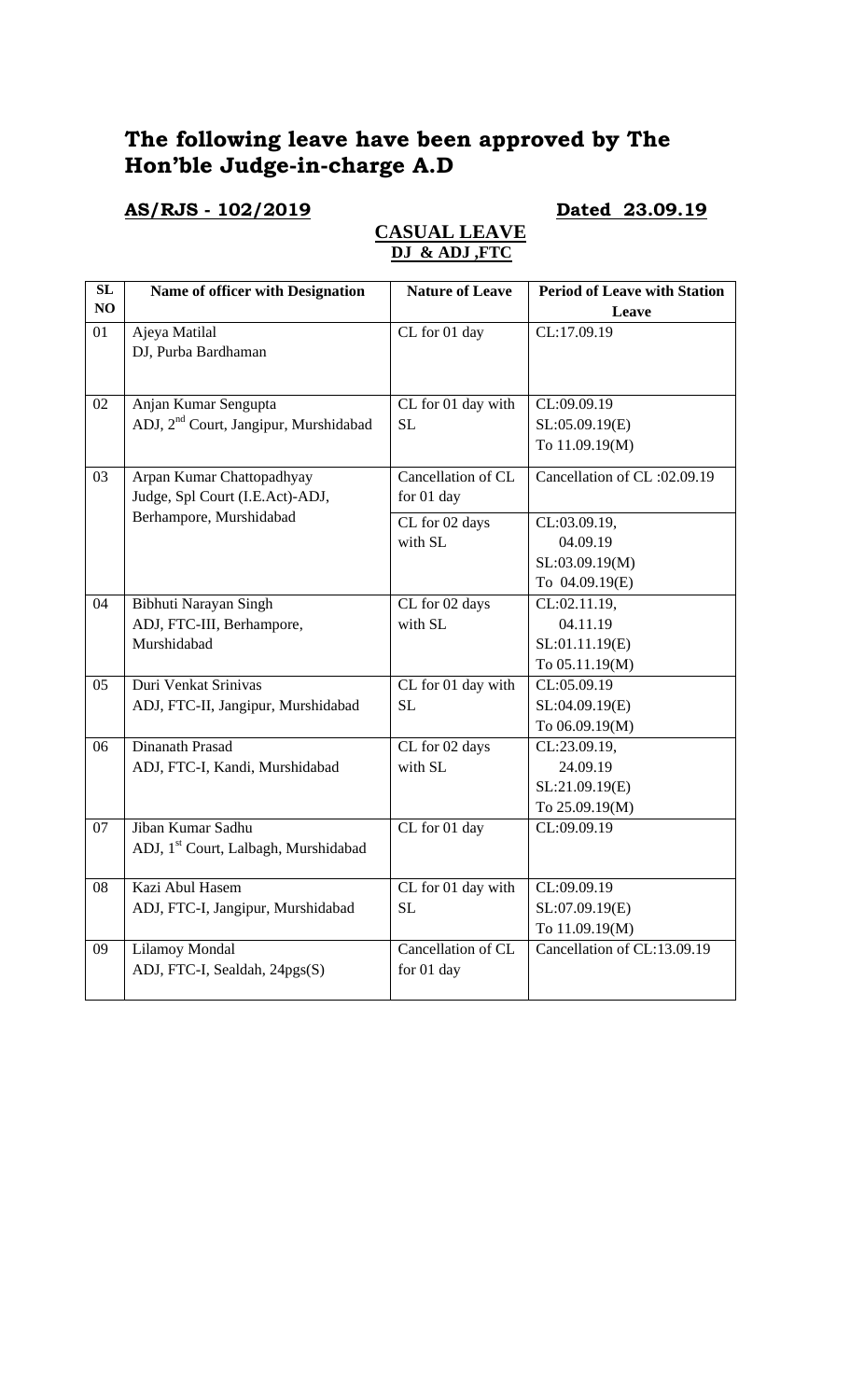| 10 | Manojyoti Bhattacharyya                           | CL for 01 day with | CL:27.09.19                  |
|----|---------------------------------------------------|--------------------|------------------------------|
|    | ADJ, 1 <sup>st</sup> Court, Bankura               | <b>SL</b>          | SL:26.09.19(E)               |
|    |                                                   |                    | To 29.09.19(E)               |
| 11 | Narendra Nath Dasgupta                            | CL for 01 day with | CL:03.10.19                  |
|    | ADJ, Alipurduar, Jalpaiguri                       | <b>SL</b>          | SL:01.10.19(E)               |
|    |                                                   |                    | To 11.10.19(M)               |
|    |                                                   | <b>SL</b>          | SL:12.10.19(M)               |
|    |                                                   |                    | To 30.10.19(M)               |
|    |                                                   |                    |                              |
| 12 | Pradip Banerjee                                   | CL for 03 days     | CL:11.09.19                  |
|    | ADJ, 5 <sup>th</sup> Court, Berhampore,           | with SL            | To 13.09.19                  |
|    | Murshidabad                                       |                    | SL:09.09.19(E)               |
|    |                                                   |                    | To 16.09.19(M)               |
| 13 | Madhumita Roy                                     | CL for 02 days     | CL:26.09.19,                 |
|    | ADJ, FTC, Suri, Birbhum                           | with SL            | 27.09.19                     |
|    |                                                   |                    | SL:25.09.19(E)               |
|    |                                                   |                    | To 30.09.19(M)               |
|    |                                                   | Cancellation of CL | Cancellation of CL:09.09.19  |
|    |                                                   | for 01 day         |                              |
|    |                                                   | Cancellation of CL | Cancellation of CL:26.08.19, |
|    |                                                   | for 02 days        | 27.08.19                     |
| 14 | Pradip Kumar Gangopadhyay                         | CL for 01 day      | CL:13.09.19                  |
|    | ADJ, FTC-II, Alipore, 24pgs(S)                    |                    |                              |
| 15 | Sandip Kumar Manna                                | CL for 01 day      | CL:09.09.19                  |
|    | ADJ, Kandi, Murshidabad                           |                    |                              |
| 16 | Sarad Kumar Chhetri                               | CL for 02 days     | CL:30.09.19,                 |
|    | ADJ, FTC-II, Berhampore,                          | with SL            | 01.10.19                     |
|    | Murshidabad                                       |                    | SL:27.09.19(E)               |
|    |                                                   |                    | To $02.10.19(N)$             |
| 17 | Suparna Ray                                       | CL for 01 day with | CL:13.09.19                  |
|    | ADJ, 2 <sup>nd</sup> Court, Balurghat, Dakshin    | SL                 | SL:12.09.19(E)               |
|    | Dinajpur                                          |                    | To 16.09.19(M)               |
| 18 | Samyajit Mukhopadhyay                             | CL for 01 day with | CL:09.09.19                  |
|    | ADJ, 2 <sup>nd</sup> Court, Lalbagh, Murshidabad  | SL                 | SL:07.09.19(E)               |
|    |                                                   |                    | To 11.09.19(M)               |
| 19 | Subhra Bandyopadhyay                              | CL for 01 day with | CL:09.09.19                  |
|    | ADJ, 1 <sup>st</sup> Court, Jangipur, Murshidabad | SL                 | SL:07.09.19(E)               |
|    |                                                   |                    | To 11.09.19(M)               |
| 20 | Somnath Bhattacharyya                             | CL for 03 days     | CL:02.09.19                  |
|    | ADJ, Tehatta, Nadia                               |                    | To 04.09.19                  |
|    |                                                   | CL for 01 day      | CL:09.09.19                  |
| 21 | Saugata Chakraborty                               | CL for 01 day      | CL:09.09.19                  |
|    | ADJ, 3 <sup>rd</sup> Court, Berhampore,           |                    |                              |
|    | Murshidabad                                       |                    |                              |
|    |                                                   |                    |                              |

/ 2 /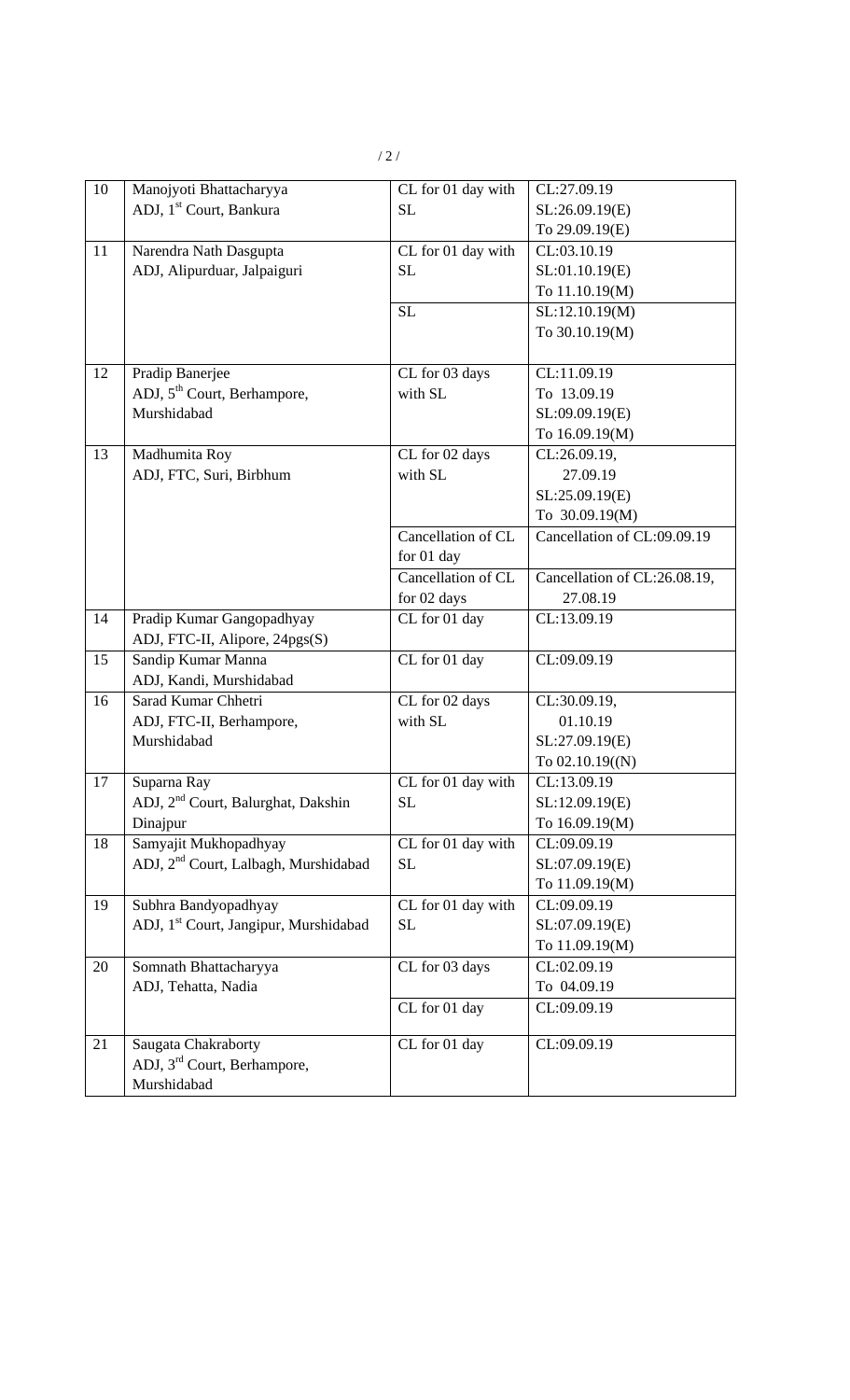| 22 | Santanu Dutta                     | CL for 01 day with | CL:13.09.19    |
|----|-----------------------------------|--------------------|----------------|
|    | ADJ, Dinhata, Coochbehar          | <b>SL</b>          | SL:12.09.19(E) |
|    |                                   |                    | To 16.09.19(M) |
| 23 | Yogita Gaurisaria                 | CL for 03 days     | CL:11.09.19    |
|    | ADJ, Nabadwip, Nadia              |                    | To 13.09.19    |
|    |                                   | <b>SL</b>          | SL:27.09.19(E) |
|    |                                   |                    | To 30.09.19(M) |
| 24 | Kesang Doma Bhutia                | <b>SL</b>          | SL:01.10.19(E) |
|    | Director, WBJA, Rajarhat, Kolkata |                    | To 29.10.19(M) |

# Submitted

Sd/

**Registrar (Judicial Service)**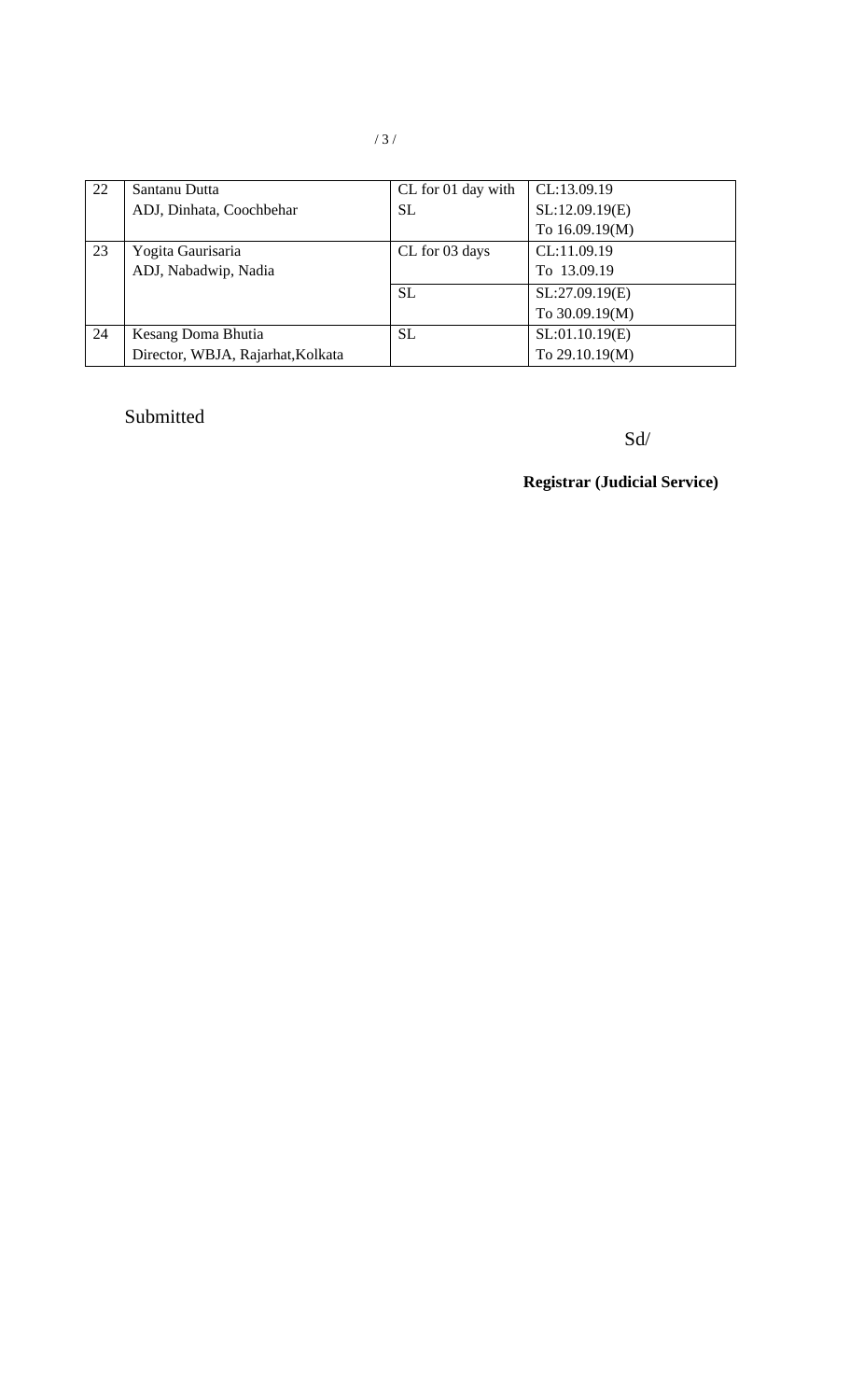# **The following leave have been approved by The Hon'ble Judge-in-charge A.D**

## **AS/RJS - 102/2019 Dated 23.09.19**

| SL | Name of officer with Designation              | <b>Nature of Leave</b> | <b>Period of Leave with</b> |
|----|-----------------------------------------------|------------------------|-----------------------------|
| NO |                                               |                        | <b>Station Leave</b>        |
| 01 | Mukul Kumar Kundu                             | CL for 01 day with     | CL:30.09.19                 |
|    | ADJ, 3 <sup>rd</sup> Court, Suri, Birbhum     | <b>SL</b>              | SL:29.09.19(M)              |
|    |                                               |                        | To 01.10.19(M)              |
| 02 | Pinaki Mitra                                  | CL for 01 day with     | CL:21.09.19                 |
|    | ADJ, FTC, Katwa, Purba Bardhaman              | <b>SL</b>              | SL: 20.09.19(E)             |
|    |                                               |                        | To 23.09.19(M)              |
| 03 | Rajesh Chakraborty                            | CL for 01 day          | CL:04.09.19                 |
|    | ADJ, FTC, Kalna, Purba Bardhaman              |                        |                             |
|    |                                               | CL for 01 day          | CL:09.09.19                 |
| 04 | Syed Neyazuddin Azad                          | CL for 01 day with     | CL:20.09.19                 |
|    | ADJ, 2 <sup>nd</sup> Court, Purba Bardhaman   | <b>SL</b>              | SL: 19.09.19(E)             |
|    |                                               |                        | To 21.09.19(M)              |
| 05 | <b>Anil Kumar Prasad</b>                      | CL for 01 day with     | CL:09.09.19                 |
|    | ADJ, FTC, Haldia, Purba Medinipur             | <b>SL</b>              | SL:07.09.19(E)              |
|    |                                               |                        | To 11.09.19(M)              |
| 06 | Bivas Pattanayak                              | CL for 01 day with     | CL:27.09.19                 |
|    | DJ, Malda                                     | <b>SL</b>              | SL:26.09.19(E)              |
|    |                                               |                        | To 30.09.19(M)              |
|    |                                               |                        |                             |
| 07 | <b>Bibhuti Khesong</b>                        | CL for 01 day with     | CL:18.09.19                 |
|    | ADJ, 4 <sup>th</sup> Court, Paschim Medinipur | <b>SL</b>              | SL:17.09.19(E)              |
|    |                                               |                        | To 19.09.19(M)              |

## **CASUAL LEAVE DJ & ADJ ,FTC**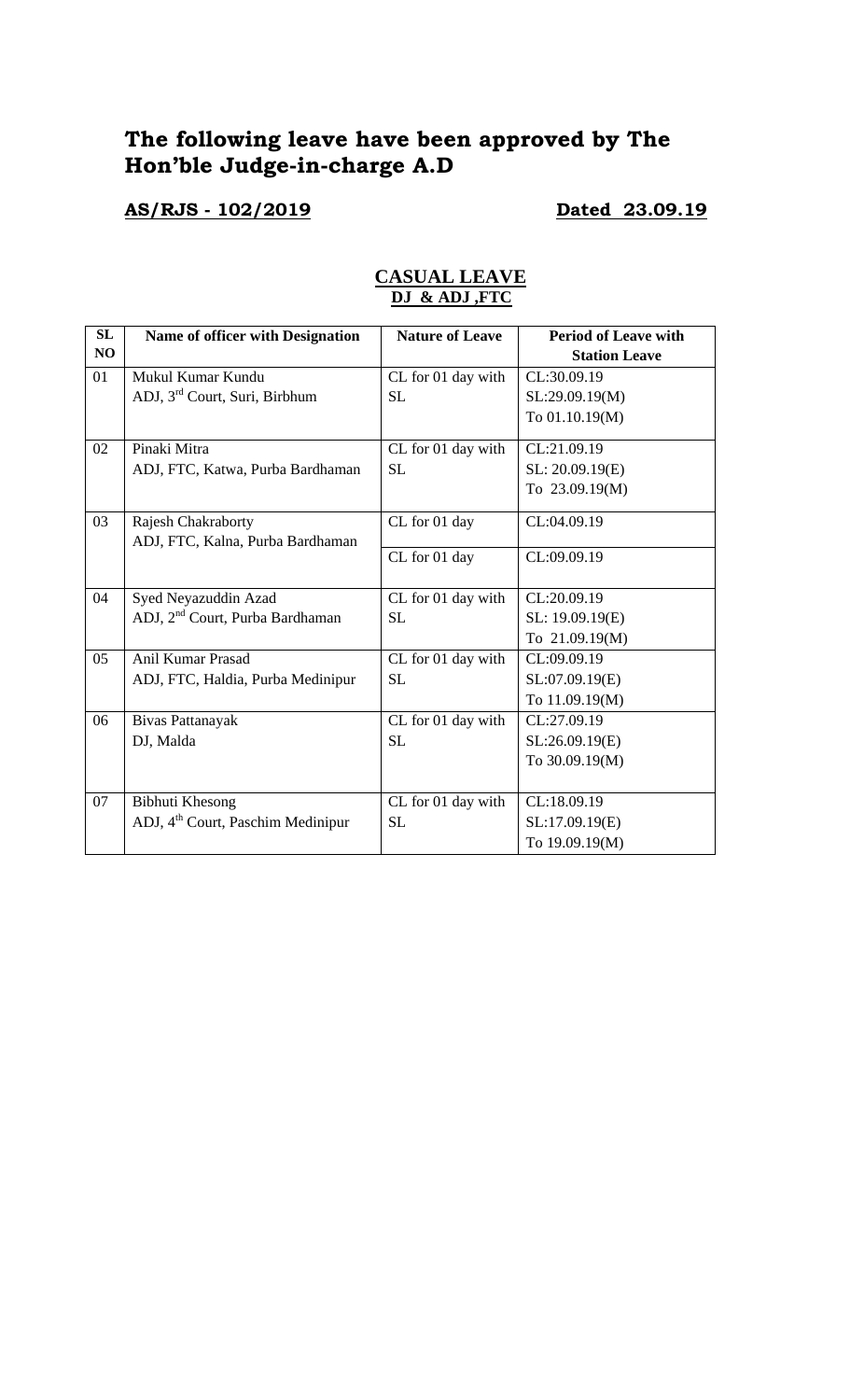| 08 | Dipali Shrivastwa (Sinha)                     | CL for 01 day      | CL:09.09.19     |
|----|-----------------------------------------------|--------------------|-----------------|
|    | ADJ, FTC-1, Paschim Medinipur                 |                    |                 |
| 09 | Himadri Sankar Ghosh Hazra                    | CL for 03 days     | CL:11.09.19,    |
|    | ADJ, Haldia, Purba Medinipur                  | with SL            | 12.09.19,       |
|    |                                               |                    | 13.09.19        |
|    |                                               |                    | SL:10.09.19(M)  |
|    |                                               |                    | To 16.09.19(M)  |
| 10 | <b>Lokesh Pathak</b>                          | CL for 02 days     | CL:30.09.19,    |
|    | ADJ, 2 <sup>nd</sup> Court, Tamluk, Purba     | with SL            | 01.10.19        |
|    | Medinipur                                     |                    | SL:27.09.19(E)  |
|    |                                               |                    | To 03.10.19(M)  |
| 11 | <b>Mihir Kumar Mondal</b>                     | CL for 02 days     | CL:23.09.19,    |
|    | ADJ, 4 <sup>th</sup> Court, Howrah            |                    | 24.09.19        |
| 12 | Manoj Kumar Prasad                            | CL for 01 day with | CL:21.09.19     |
|    | ADJ, FTC-I, Asansol, Paschim                  | <b>SL</b>          | SL: 20.09.19(E) |
|    | <b>Bardhaman</b>                              |                    | To 23.09.19(M)  |
| 13 | Nabanita Ray                                  | CL for 02 days     | CL:18.09.19,    |
|    | ADJ, 2 <sup>nd</sup> Court, Paschim Medinipur | with SL            | 19.09.19        |
|    |                                               |                    | SL:17.09.19(E)  |
|    |                                               |                    | To 20.09.19(M)  |
| 14 | Rajesh Guha Roy                               | CL for 01 day with | CL:21.09.19     |
|    | ADJ, FTC-III, Paschim Medinipur               | <b>SL</b>          | SL: 20.09.19(E) |
|    |                                               |                    | To 22.09.19(E)  |
| 15 | Sutapa Saha                                   | CL for 01 day      | CL:18.09.19     |
|    | ADJ, 8 <sup>th</sup> Court, Alipore, 24pgs(S) |                    |                 |
| 16 | Saugata Roy Chowdhury                         | CL for 02 days     | CL:06.09.19,    |
|    | ADJ, FTC-II, Jalpaiguri                       |                    | 07.09.19        |
| 17 | Sonia Majumdar                                | CL for 02 days     | CL:16.09.19,    |
|    | ADJ, $2nd$ Court, Alipore, $24pgs(S)$         |                    | 17.09.19        |
| 18 | Sovan Kumar Mukhopadhyay                      | CL for 01 day with | CL:25.09.19     |
|    | ADJ, 1 <sup>st</sup> Court, Asansol, Paschim  | <b>SL</b>          | SL:24.09.19(E)  |
|    | <b>Bardhaman</b>                              |                    | To 26.09.19(M)  |
|    |                                               |                    |                 |

Submitted

Sd/

**Registrar (Judicial Service)**